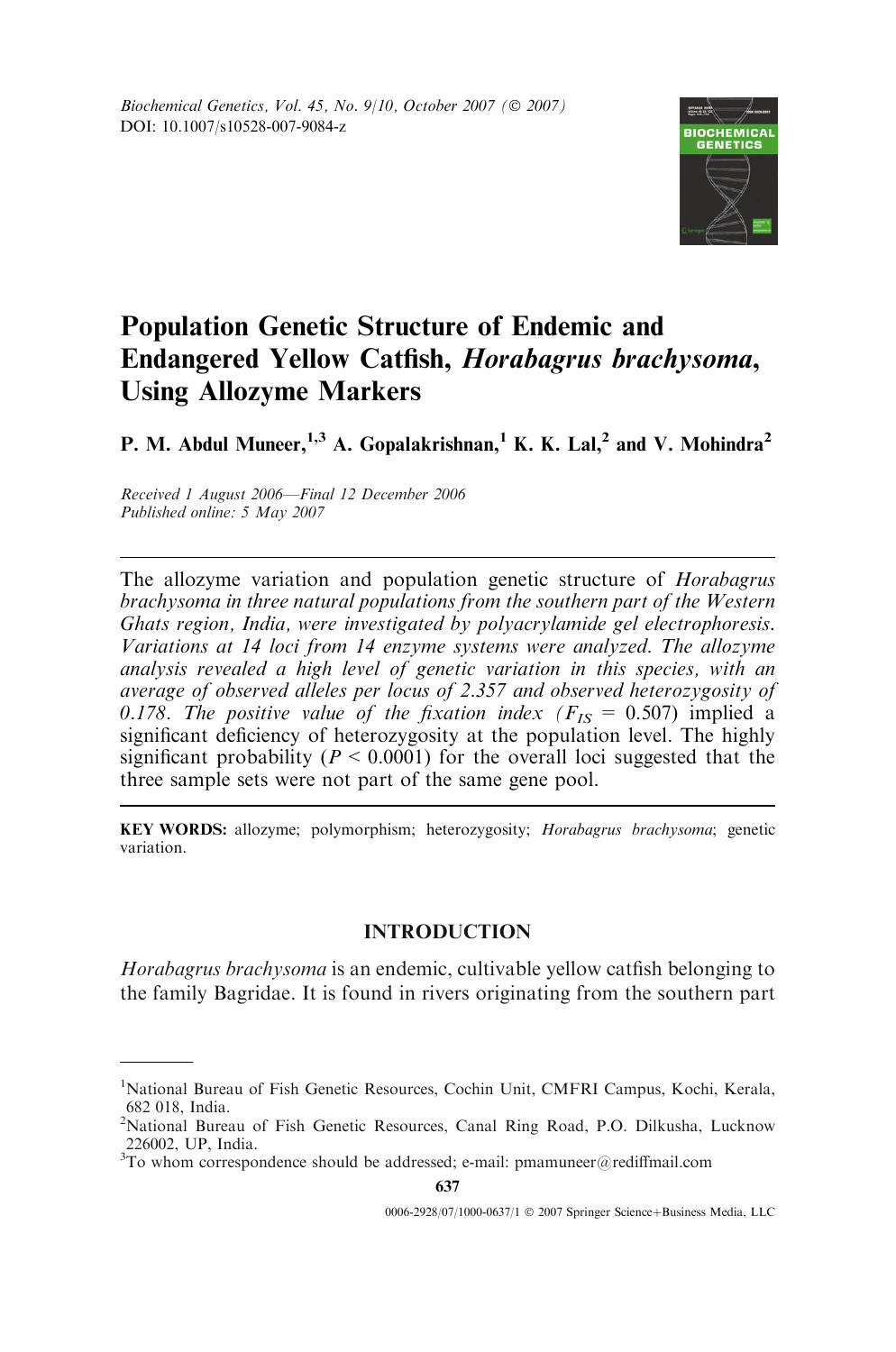of a biodiversity hotspot, the Western Ghats of South India (Myers et al. 2000). Once found in abundance, the species has recorded a sharp decline in catches due to overexploitation and is now restricted to a few rivers of Kerala and South Canara (the Nethravathi, Chalakkudy, and Meenachil rivers). A workshop of the Conservation Assessment Management Plan (CAMP) was held in 1997 to evaluate the status of freshwater species of India; it categorized this species as endangered based on the IUCN criteria (CAMP 1998). Captive breeding and milt cryopreservation techniques have been perfected in this species (Ponniah et al. 2000). No information is available, however, on polymorphic protein/allozyme patterns of this species across the range of its natural distribution.

Examination of genetic variation by electrophoresis of the primary gene products (proteins) provides a powerful tool for population discrimination and identification (Ferguson 1980). Information on stock structure is vital for planning management and conservation of natural resources, and it is useful in genetic improvement programs. Stock identification of several species has been carried out using these techniques (Shaklee et al. 1990; Ferguson et al. 1995; Lal et al. 2004; Salini et al. 2004). This paper is an initial attempt to estimate the degree of genetic variation at protein-coding loci detected by electrophoresis in H. brachysoma from three riverine systems along the Western Ghat region of India and to determine their population structures.

#### MATERIALS AND METHODS

Specimens of H. brachysoma were obtained through commercial catches from three rivers, the Meenachil, Chalakkudy, and Nethravathi. Only one sample site was chosen for each population because these rivers are short in length (average 76 km), and they do not have tributaries. The Meenachil site was at Kumarakom (09°33′ N, 76°25′ E), Chalakkudy at Kanakkankadavu  $(10^{\circ}08'N, 76^{\circ}07'E)$ , and Nethravathi at Kankanadi  $(12^{\circ}52'N, 74^{\circ}54'E)$ (Fig. 1). A total of 210 specimens were collected for the genetic variability study (70 from each of the three rivers). The liver tissues were collected at the site itself and immediately frozen in liquid nitrogen  $(-196^{\circ}C)$ . The samples were transported to the laboratory and stored at  $-80^{\circ}$ C until analysis.

Each frozen liver sample (approximately 100 mg) was homogenized in 250 mg/ml extraction buffer (0.17 M sucrose, 0.2 M EDTA, 0.2 M Tris-HCl, pH 7.0). The homogenized samples were centrifuged for an hour at 12,000 rpm at  $4^{\circ}$ C, and the supernatant was recentrifuged for 45 min. Enzyme systems were assessed using the middle portion of the supernatant in a vertical polyacrylamide gel (7.25%) electrophoresis (Amersham Biosciences). Electrophoresis was carried out using TBE buffer system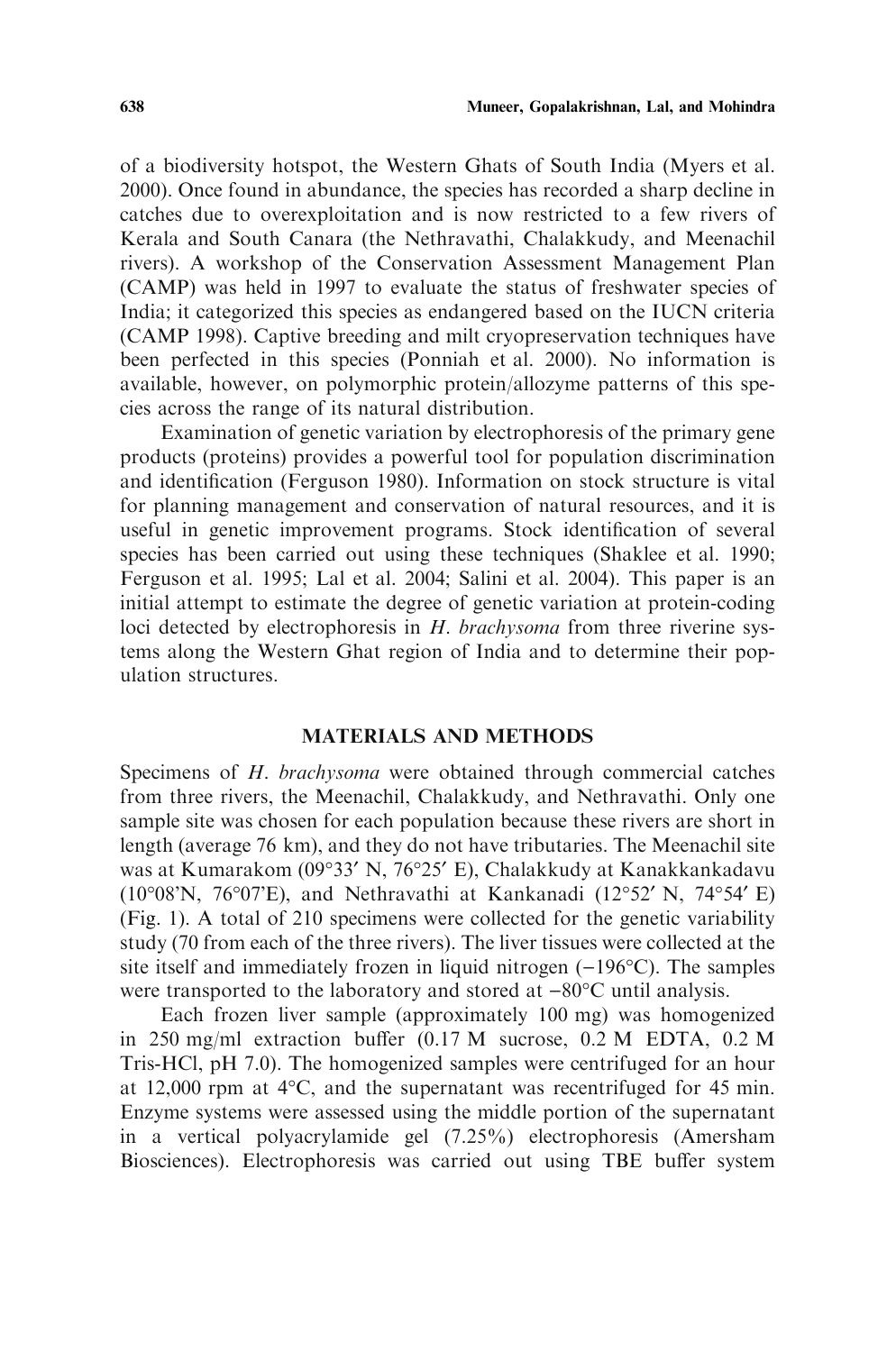

Fig. 1. Sample collection sites for *Horabagrus brachysoma* used in this study

(90 mM Tris-borate, 2 mM EDTA, pH 8.0) at a constant 150 V at  $4^{\circ}$ C, except for SOD, which was resolved in TG buffer system (5 mM Tris-Cl and 0.038 M glycine, pH 8.3). In all, 25 enzyme systems were examined (Table 1). The alleles of an enzyme were visualized by histochemical staining following the procedures outlined by Shaw and Prasad (1970). The gels were documented using an Imagemaster 1D gel documentation system (Amersham Biosciences).

The nomenclature of the loci and alleles was as recommended by Shaklee et al. (1990). For all the loci, the most common allele was assigned ''100.'' Alternate alleles were designated as per their mobility, in relation to the most common allele. The parameters of genetic variation, such as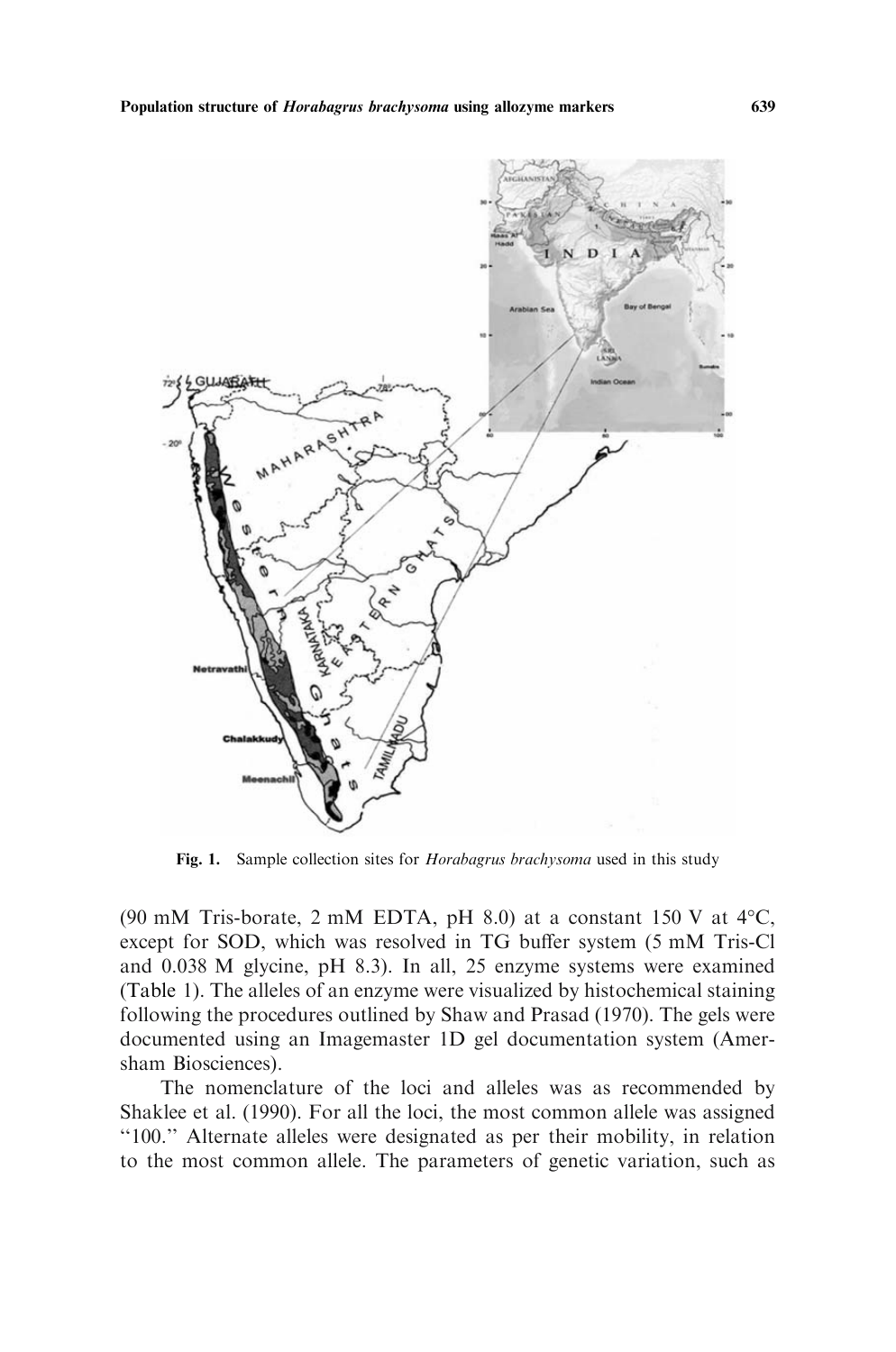| Enzyme                               | No. of loci    | Locus                | Alleles (EC no.) | Monomorphic/<br>polymorphic |
|--------------------------------------|----------------|----------------------|------------------|-----------------------------|
| Acid phosphatase                     | ns             | $ACP^*$              | ns               | ns                          |
| Adenylate kinase                     | ns             | $AK^*$               | ns               | ns                          |
| Alcohol dehydrogenase                | ns             | $ADH^*$              | ns               | ns                          |
| Alkaline phosphate                   | ns             | $ALP^*$              | ns               | ns                          |
| Aspartate amino transferase          | 2              | $AAT-I^*$            | 100              | Monomorphic                 |
|                                      |                | $AAT-2^*$            | 100,117,126      | Polymorphic                 |
| Creatine kinase                      | ns             | $CK^*$               | ns               | ns                          |
| Esterase                             | 5              | $EST-1*$             | 083,100          | Polymorphic                 |
|                                      |                | $EST-2*$             | 100,106          | Polymorphic                 |
|                                      |                | $EST-3*$             | 095,100          | Polymorphic                 |
|                                      |                | $EST-4*$             | 100              | Monomorphic                 |
|                                      |                | $EST-5*$             | 100              | Monomorphic                 |
| Fumerase                             | ns             | <i>FUM*</i>          | ns               | ns                          |
| Glutamate dehydrogenase              | ns             | GDH*                 | ns               | ns                          |
| Glucose dehydrogenase                | 1              | GLDH*                | 080,089,100,117  | Polymorphic                 |
| Glucose phosphate isomerase          | $\overline{2}$ | $GPI-1^*$            | 100              | Monomorphic                 |
|                                      |                | $GPI-2*$             | 096,100          | Polymorphic                 |
| Glucose-6-phosphate<br>dehydrogenase | 1              | $G_6PDH^*$           | 086,100          | Polymorphic                 |
| α-Glycerophosphate<br>dehydrogenase  | 1              | $\alpha G_3 P D H^*$ | 088,100          | Polymorphic                 |
| Glyceraldehyde-3-phosphate           | $\overline{2}$ | $GAPDH-1*$           | 100              | Monomorphic                 |
| dehydrogenase                        |                | $GAPDH-2*$           | 100              | Monomorphic                 |
| Hexokinase                           | ns             | $HK^*$               | ns               | ns                          |
| Isocitrate dehydrogenase             | ns             | $ICDH^*$             | n <sub>s</sub>   | ns                          |
| Lactate dehydrogenase                | $\overline{2}$ | $LDH-1*$             | 100              | Monomorphic                 |
|                                      |                | LDH-2*               | 100,112,134      | Polymorphic                 |
| Malate dehydrogenase                 | 1              | MDH*                 | 086,100          | Polymorphic                 |
| Malic enzyme                         | 1              | $ME^*$               | 100              | Monomorphic                 |
| Octonol dehydrogenase                | 3              | <i>ODH-1*</i>        | 100              | Monomorphic                 |
|                                      |                | <i>ODH-2*</i>        | 091,100          | Polymorphic                 |
|                                      |                | $ODH-3*$             | 100              | Monomorphic                 |
| Phosphogluconate dehydrogenase ns    |                | $6PGDH^*$            | ns               | ns                          |
| Phosphogluco mutase                  | 1              | $PGM^*$              | 093,100          | Polymorphic                 |
| Pyruvate kinase                      | ns             | $PK^*$               | ns               | ns                          |
| Superoxide dismutase                 | 1              | $SOD^*$              | 093,100          | Polymorphic                 |
| Xanthine dehydrogenase               | $\overline{2}$ | $XDH-1^*$            | 093,100          | Polymorphic                 |
|                                      |                | $XDH-2^*$            | 100              | Monomorphic                 |

Table 1. Allozyme analysis in Horabagrus brachysoma

Note: ns, Indicates that the enzyme did not yield any scorable activity

proportion of polymorphic loci ( $P_{0.95}$  and  $P_{0.99}$  criteria), heterozygosity at individual locus, and mean over all loci for each population, were calculated using the software Genetix version 4.05 (Belkhir et al. 1997). GenePop version 3.4 (Raymond and Rousset 1998) was used to assess conformity of the phenotypic frequencies to those expected under Hardy-Weinberg equilibrium. Exact P-tests for conformity to Hardy-Weinberg (probability and score test) were performed by the Markov chain method using GenePop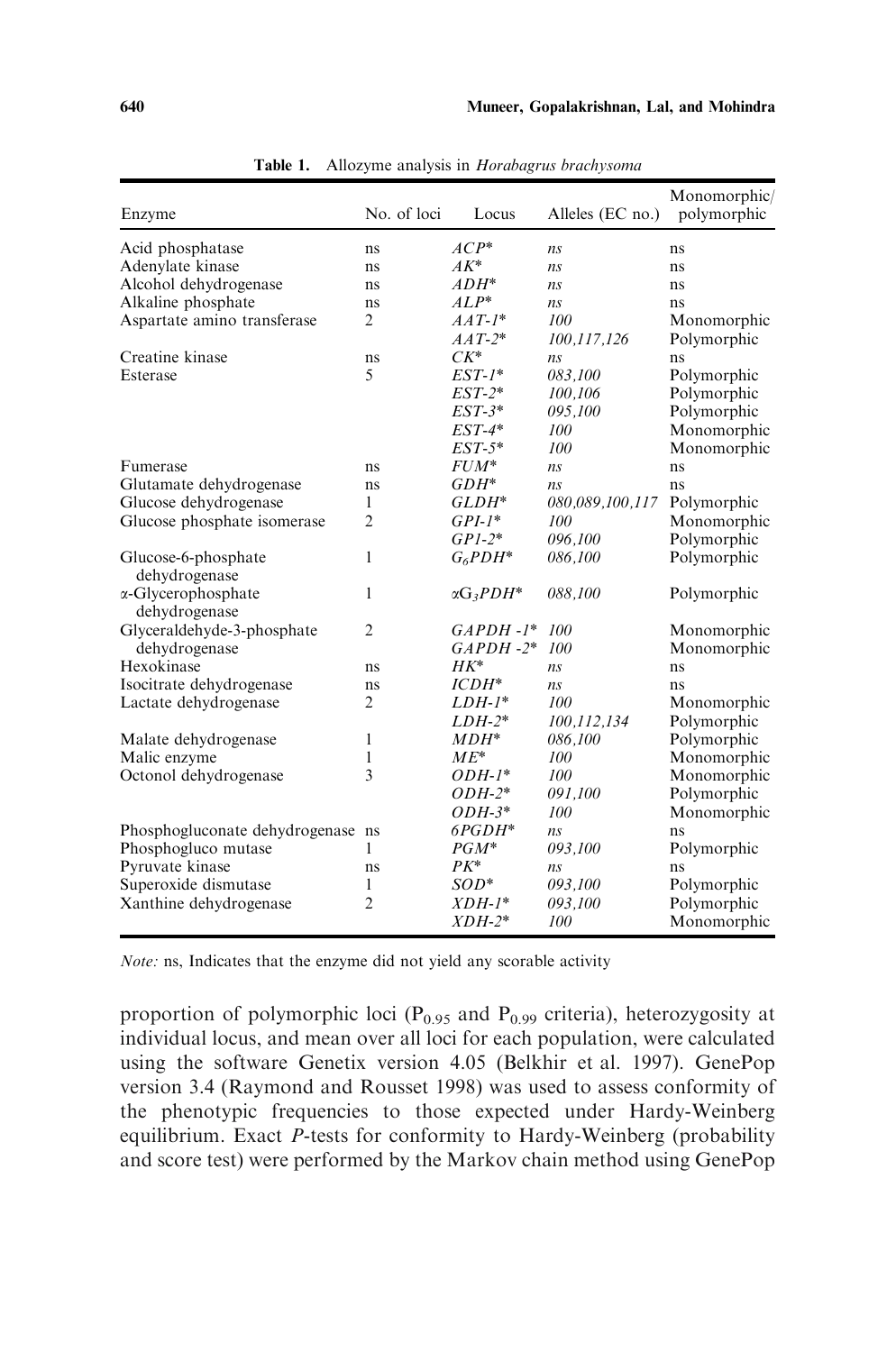version 3.4. The phylogenetic relationships based on the genetic distance values generated from allozyme data among the three populations of H. brachysoma were determined through a dendrogram plotted following the unweighted pair group method with arithmetic averages (UPGMA; Sneath and Sokal 1973), using PopGene version 1.31 (Yeh et al. 1999).

### RESULTS AND DISCUSSION

Fourteen out of 25 enzymes were found to give scorable activity that provided 25 loci. Of the 25 presumptive loci analyzed, 14 (56%) were found to be polymorphic (Table 1). A total of 45 alleles were detected among the 25 loci. Zymograms of esterase and glucose dehydrogenase are shown in Figs. 2 and 3, respectively. The mean number of observed  $(n_a)$  and effective  $(n_e)$  alleles per locus for overall populations was 2.357 and 1.829, respectively (Table 2). The genetic diversity expressed in terms of mean  $n_a$  is usually higher in species with wider geographic range, higher fecundity, greater longevity, and larger population size (Nevo et al. 1984). The mean value of  $n_a$  in *H. brachysoma* (2.357) exceeded that of many freshwater species, such as Tenualosa ilisha (1.49; Lal et al. 2004) and Cirrhinus mrigala (1.31; Singh et al. 2004). Slightly lower values were reported in other catfish species, such as *Clarias gariepinus*, *C. anguillaris*, and *C. albopunctatus* (Rognon et al. 1998), and in pangasiid catfishes (Pouyaud et al. 2000).



Fig. 2. Esterase pattern in Horabagrus brachysoma. Lanes 1–5, Meenachil. Lanes 6–10, Chalakkudy. Lanes 11–15, Nethravathi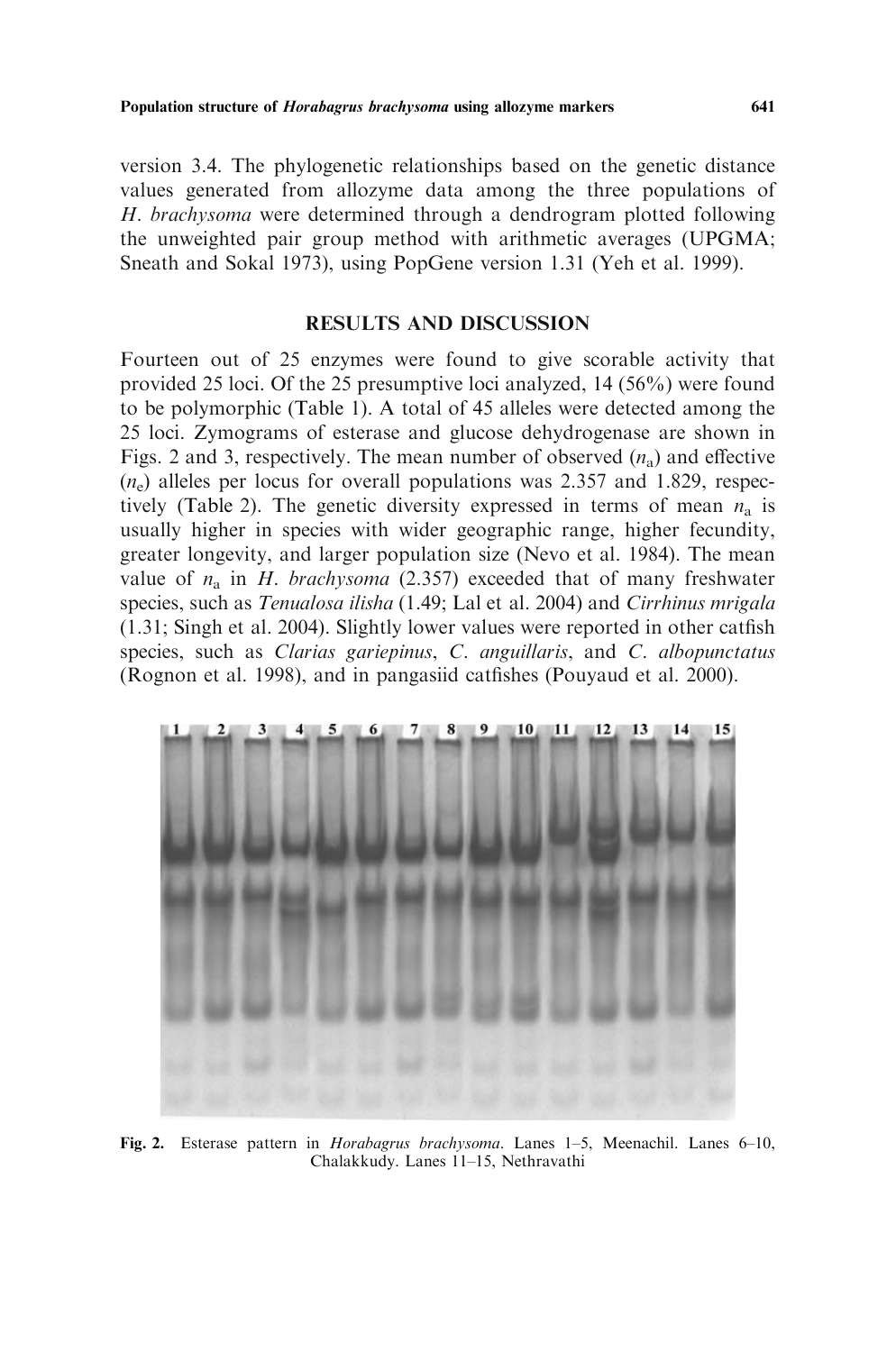

Fig. 3. Glucose dehydrogenase pattern in Horabagrus brachysoma. Lanes 1–5, Meenachil. Lanes 6–10, Chalakkudy. Lanes 11–15, Nethravathi

Observed heterozygosity  $(H_0)$  and expected heterozygosity  $(H_e)$  at all 14 polymorphic loci were 0.178 and 0.428, respectively (Table 2).  $H_0$  fell within the range of the other catfish Clarias gariepinus, C. anguillaris, C. albopunctatus, and Heterobranchus longifilis (Rognon et al. 1998) and that of many *Pangasius* species (Pouyaud et al. 2000).  $H_0$  obtained in the present study in  $H$ . brachysoma was lower than the  $H<sub>e</sub>$ , indicating a deficiency of heterozygotes, except for one or two loci in each population. The deficiency of heterozygotes and deviations from Hardy-Weinberg in yellow catfish could be due to inbreeding, a situation caused by overexploitation leading to a decline of the species in the wild.

The probability test provided the evidence that the observed phenotypic frequencies for most of the loci deviated significantly ( $P \le 0.05$ ) from those expected under Hardy-Weinberg in all three populations. The  $F_{IS}$  values for

|                    | Mean number of alleles |          | % of polymorphic<br>loci |          | Mean heterozygosity |          |
|--------------------|------------------------|----------|--------------------------|----------|---------------------|----------|
| Population         | Observed               | Expected | $P_{0.95}$               | $P_0$ 99 | Observed            | Expected |
| Meenachil          | 1.857                  | 1.597    | 48                       | 48       | 0.172               | 0.346    |
| Chalakkudy         | 2.071                  | 1.710    | 52                       | 52       | 0.191               | 0.397    |
| Nethravathi        | 2.071                  | 1.615    | 52                       | 52       | 0.170               | 0.347    |
| Across populations | 2.357                  | 1.829    | 56                       | 56       | 0.178               | 0.428    |

Table 2. Genetic variations within and among three populations of Horabagrus brachysoma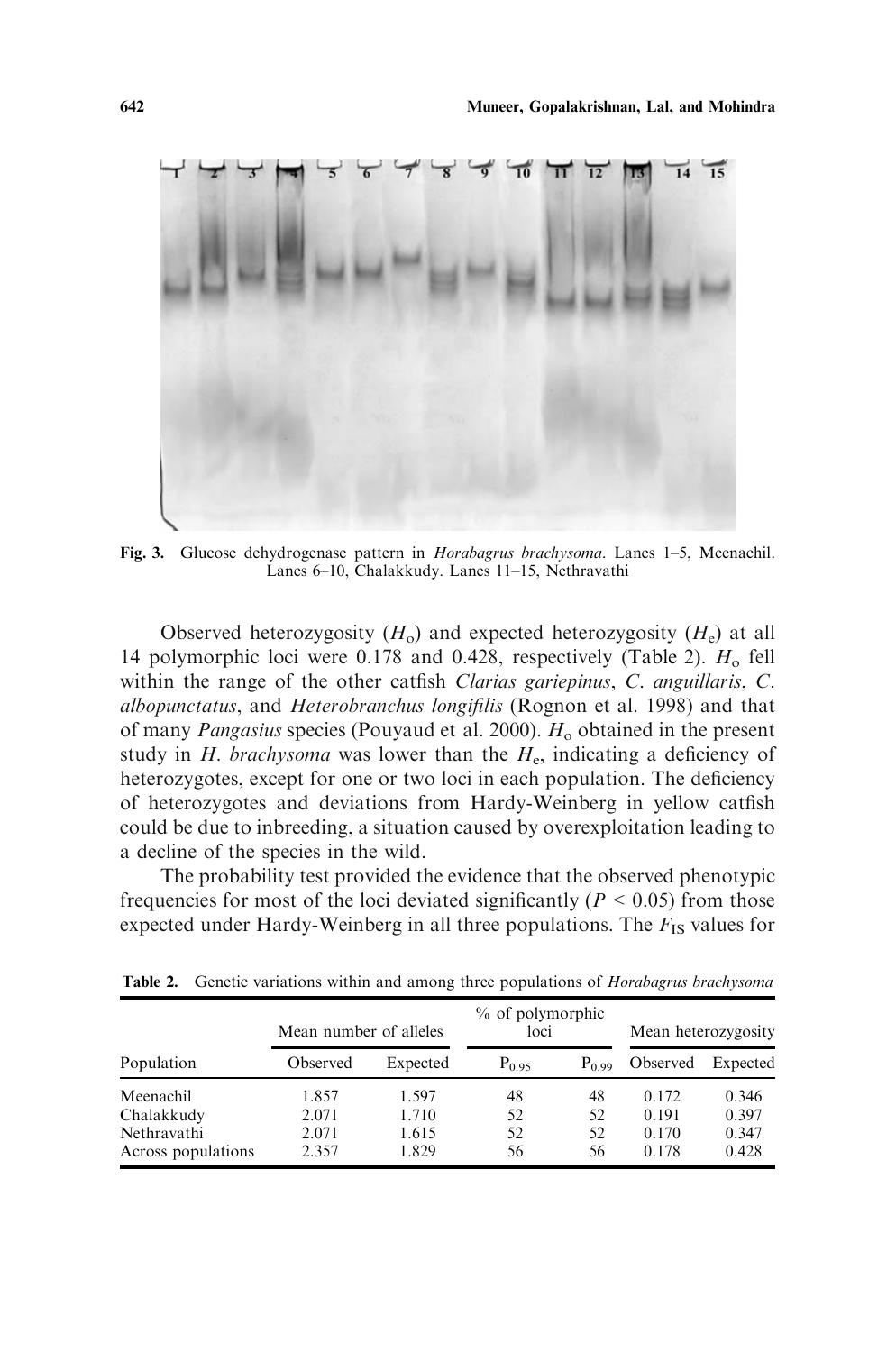each locus ranged from -0.228 for EST-3\* to 0.885 for LDH-2\*, with an average of 0.507. For most of the loci the value of  $F_{IS}$  deviated significantly from zero, indicating a deficiency of heterozygotes, except in EST-3\*. Generally, where the loci did not conform to Hardy-Weinberg expectations, a significant lack of heterozygotes was observed as evidenced by the positive  $F_{\text{IS}}$  values. The significant values for the inbreeding coefficient  $(F_{\text{IS}})$  for each locus in each population and in the overall population are given in Table 3.

The mean value of the coefficient of genetic differentiation  $(F_{ST})$  was 0.154, and the average number of migrants per generation  $(N<sub>m</sub>)$  was 1.376 (Table 3). This indicated that 15.4% of the total genetic differentiation occurred in the population of H. brachysoma. Similar values for  $F_{ST}$  were reported in populations of *Clarias anguillaris* ( $F_{ST} = 0.15$ ) by Rognon et al. (1998). The same authors have reported a lower  $F_{ST}$  value (0.044) for populations of Clarias gariepinus. The genetic relatedness of the H. brachysoma populations derived using pairwise  $F_{ST}$  between populations differed significantly ( $P < 0.0001$ ) from zero for all pairs of riverine locations, indicating significant heterogeneity between populations. In the present study, the overall and pairwise  $F_{ST}$  values fell within the range reported for freshwater fishes. The  $N<sub>m</sub>$  value of 1.376 indicated chances of restricted migration between populations, and  $N<sub>m</sub> > 4$  suggested that gene flow between populations was adequate to counteract the effects of genetic drift in local populations (Kang and Chung 1997).

The genetic distance values (Nei 1978) ranged from 0.0299 to 0.0927 (Fig. 4), close to the average obtained by Shaklee et al. (1982) for

| Locus      | Sample size | $F_{\rm IS}$ | $F_{ST}$ | $N_{\rm m}$ |
|------------|-------------|--------------|----------|-------------|
| $AAT-2^*$  | 210         | 0.401        | 0.071    | 3.245       |
| $EST-1*$   | 210         | 0.676        | 0.781    | 0.070       |
| $EST-2*$   | 210         | 0.543        | 0.045    | 5.274       |
| $EST-3*$   | 210         | $-0.228$     | 0.132    | 1.644       |
| $G_3PDH^*$ | 210         | 0.361        | 0.081    | 2.838       |
| $G_6PDH^*$ | 210         | 0.533        | 0.123    | 1.787       |
| $GLDH^*$   | 210         | 0.340        | 0.281    | 0.640       |
| $GPI-2*$   | 210         | 0.744        | 0.007    | 34.125      |
| $LDH-2*$   | 210         | 0.885        | 0.072    | 3.233       |
| $MDH^*$    | 210         | 0.725        | 0.022    | 11.184      |
| $ODH-2*$   | 210         | 0.518        | 0.207    | 0.958       |
| $PGM^*$    | 210         | 0.322        | 0.004    | 58.835      |
| $SOD^*$    | 210         | 0.426        | 0.204    | 0.977       |
| $XDH-1^*$  | 210         | 0.606        | 0.025    | 9.906       |
| Mean       | 210         | 0.507        | 0.154    | 1.376       |

Table 3. F-statistics and gene flow for overall populations

*Note:*  $F_{\text{IS}}$ , inbreeding coefficient;  $F^{\text{ST}}$ , coefficient of genetic differentiation;  $N_{\text{m}}$ , average number of migrants per generation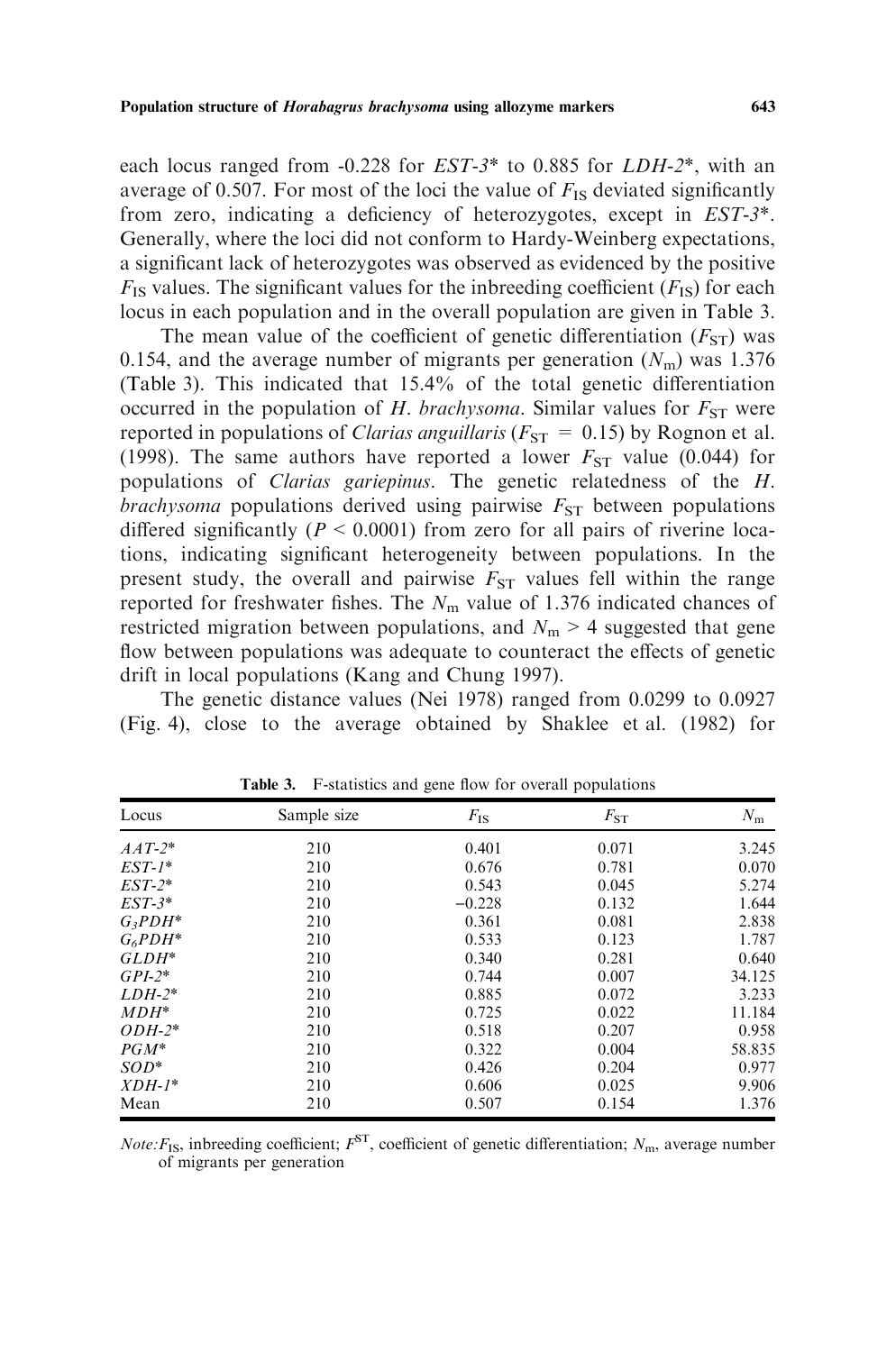

Fig. 4. UPGMA dendrogram based on Neis (1978) genetic distance, showing the relationship among Horabagrus brachysoma populations

conspecific populations of marine and freshwater fish  $(D = 0.05$ ,  $I = 0.977$ ). In clariid catfishes, the genetic distance at the intraspecific level ranged from 0.008 to 0.29 in Clarias gariepinus and 0.005 to 0.043 in C. anguillaris (Rognon et al. 1998).

In conclusion, the allozyme studies alone provide positive proof for the existence of genetically different stocks of H. brachysoma in the three rivers along the Western Ghats. This occurrence of distinct stocks of yellow catfish could be interpreted in two ways: (1) lack of gene flow between populations as a result of geographic isolation so that forces such as random genetic drift had operated to cause genetic divergence and (2) local genetic adaptations to different environmental conditions.

#### ACKNOWLEDGMENTS

The Indian Council of Agricultural Research, National Agricultural Technology Project (ICAR-NATP), which supported this study financially, is gratefully acknowledged. The authors are grateful to Dr. W. S. Lakra, Director, NBFGR; Dr. A. G. Ponniah, former Director, NBFGR; Dr. S. P. Singh, P.I. of NATP; and Mr. V. S. Basheer, Senior Scientist, NBFGR, Cochin, for encouragement, support, and guidance; and to Mr. K. K Musammilu and Mr. Lijo John, Senior Research Fellows, NBFGR, Cochin, for their assistance during collection of specimens. This work is part of the Ph.D. thesis of the first author.

#### REFERENCES

- Belkhir K, Borsa P, Goudet J, Chikhi L, Bonhomme F (1997). Genetix vers. 4.05: Genetics logiciel sous Windows pour la génétique des populations. [http://www.univ- montp2.fr/](http://www.univ- montp2.fr/∼gentix/genetix/html) ~[gentix/genetix/html.](http://www.univ- montp2.fr/∼gentix/genetix/html)
- CAMP (1998). Report of the workshop Conservation Assessment and Management Plan (CAMP) for freshwater fishes of India, organized by Zoo Outreach Organization and